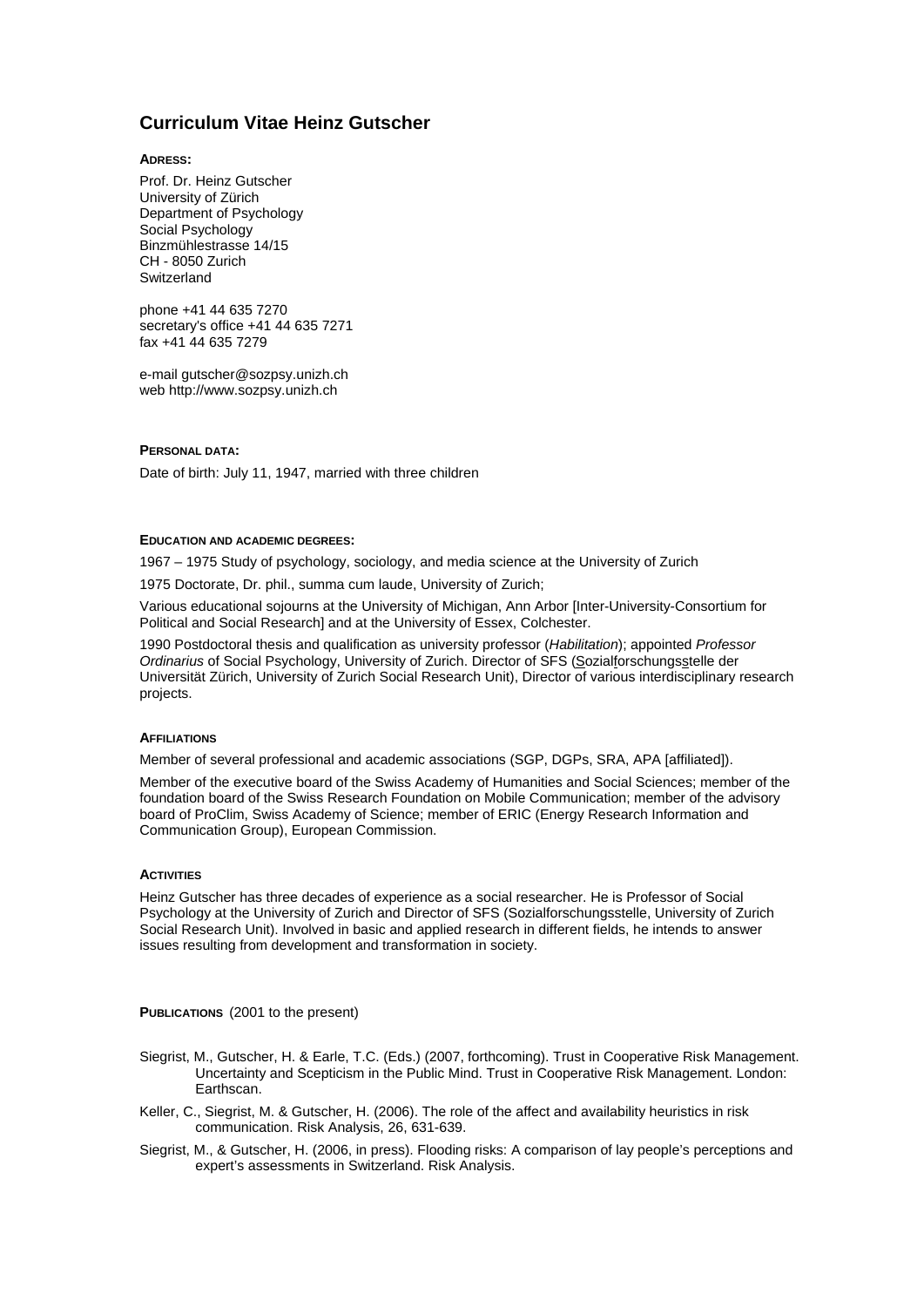- Siegrist, M., Earle, T. C. & Gutscher, H. (2005). Perception of risk: The influence of general trust, and general confidence. Manuscript submitted for publication. Journal of Risk Research, 8, 145-156.
- Siegrist, M., Earle, T. C., Gutscher, H., & Keller, C. (2005). Perception of mobile phone and base station risks. Risk Analysis, 25, 1253-1264.
- Mosler, H.-J. & Gutscher, H. (2004). Diffusion von Energiesparverhalten durch Kombination von instruierter Selbstverbreitung mit Interventionsinstrumenten. Umweltpsychologie, 8/1, 50-65.
- Siegrist, M., Gutscher, H. & Giger M. (2004). Was haben Betriebskultur, Motivation und Fremdjahr mit der Weiterbildung zu tun? Schweizerische Ärztezeitung, 85, 783-791.
- Siegrist, M., Gutscher, H., Orlow, P. & Yoker, Ü. (2004). Hochwassergefahren in der Schweiz: Risikobewusstsein in der Bevölkerung un die Implikationen für eine erfolgreiche Risikokommunikation. Planat: Biel. <http://www.planat.ch/index.php?userhash=9761731&l=d&navID=25>
- Siegrist, M., Earle, T. C. & Gutscher, H. (2003). Test of a trust and confidence model in the applied context of electromagnetic field (EMF) risks. Risk Analysis, 23, 4, 705-716.
- Kaiser, F. G., & Gutscher, H. (2003). The proposition of a general version of the theory of planned behavior: Predicting ecological behavior. Journal of Applied Social Psychology, 33, 3, 586-603.
- Gutscher, H. & Artho, J. (2003). Wünsch dir was, egal was...! Die Wunschlandschaft Schweiz im Jahre 2002. Schweizer Monatshefte, 82/83 (12/1), S. 16-17.
- Artho, J. & Gutscher, H. (2002). Wunschlandschaft Schweiz. Eine wissenschaftliche Begleitstudie zum Expo.02 Projekt sWISH\*. Zürich: Sozialforschungsstelle der Universität Zürich. [Online]. Verfügbar unter: <http://www.sozpsy.unizh.ch/swish/>
- Siegrist, M., Cvetkovich, G. & Gutscher, H. (2002). Risk preference predictions and gender stereotypes. Organizational Behavior and Human Decision Processes, 87, 91-102.
- Siegrist, M., Gutscher, H. & Earle, T. C. (2002). Ambiguity aversion: A simple heuristic. Manuscript submitted for publication.
- Earle, T. C., Siegrist, M. & Gutscher, H. (2002). Trust and confidence: A dual-mode model of cooperation. Manuscript submitted for publication.
- Siegrist, M., Cvetkovich, G. T. & Gutscher, H. (2001). Shared values, social trust and the perception of geographic cancer clusters. Risk Analysis, 21, 1047-1053.
- Gutscher, H., Mosler, H.-J. & Artho, J. (2001). Voluntary collective action in neigbourhood slow-down using communication and diffusion instruments. In R. Kaufmann & H. Gutscher (Eds.), Changing things - moving people: Strategies for promoting sustainable development at the local level (pp. 151-169). Basel: Birkhäuser.
- Flury-Kleubler, P. & Gutscher, H. (2001). Psychological principles of inducing behaviour change. In R. Kaufmann & H. Gutscher (Eds.), Changing things - moving people: Strategies for promoting sustainable development at the local level (pp. 109-129). Basel: Birkhäuser.
- Kaufmann-Hayoz, R. & Gutscher, H. (2001). Transformation toward sustainability: An interdisciplinary, actor-riented perspective. In R. Kaufmann & H. Gutscher (Eds.), Changing things - moving people: Strategies for promoting sustainable development at the local level (pp. 19-25). Basel: Birkhäuser.
- Kaufmann-Hayoz, R., Bättig, C., S., B., Defila, R., Di Giulio, A., Flury-Kleubler, P., Friederich, U., Garbely, M., Gutscher, H., Jäggi, C., Jegen, M., Mosler, H.-J., Müller, A., North, N., Ulli-Beer, S. & Wichtermann, J. (2001). A typology of tools for building sustainability strategies. In R. Kaufmann & H. Gutscher (Eds.), Changing things - moving people: Strategies for promoting sustainable development at the local level (pp. 33-107). Basel: Birkhäuser.
- Kaufmann-Hayoz, R., Ulli-Beer, S., Garbely, M. & Gutscher, H. (2001). Suggestions for designing policy strategies for sustainable development. In R. Kaufmann & H. Gutscher (Eds.), Changing things moving people: Strategies for promoting sustainable development at the local level (pp. 325-335). Basel: Birkhäuser.
- Gutscher, H. & Artho, J. (2001). Zukunftswerkstatt unter der Lupe. Magazin der Universität Zürich Nr. 1. und Bulletin der ETH Zürich Nr. 281, S. 18-22.
- Mosler, H.-J., Schwarz, K., Ammann, F. & Gutscher, H. (2001). Computer simulation as a method of further developing a theory: simulating the Elaboration Likelihood Model (ELM). Personality and Social Psychology Review, 201-215.
- Mosler, H.-J., Gutscher, H. & Artho, J. (2001). Wie können viele Personen für eine kommunale Umweltaktion gewonnen werden? Umweltpsychologie, 5 (2), 122-140.